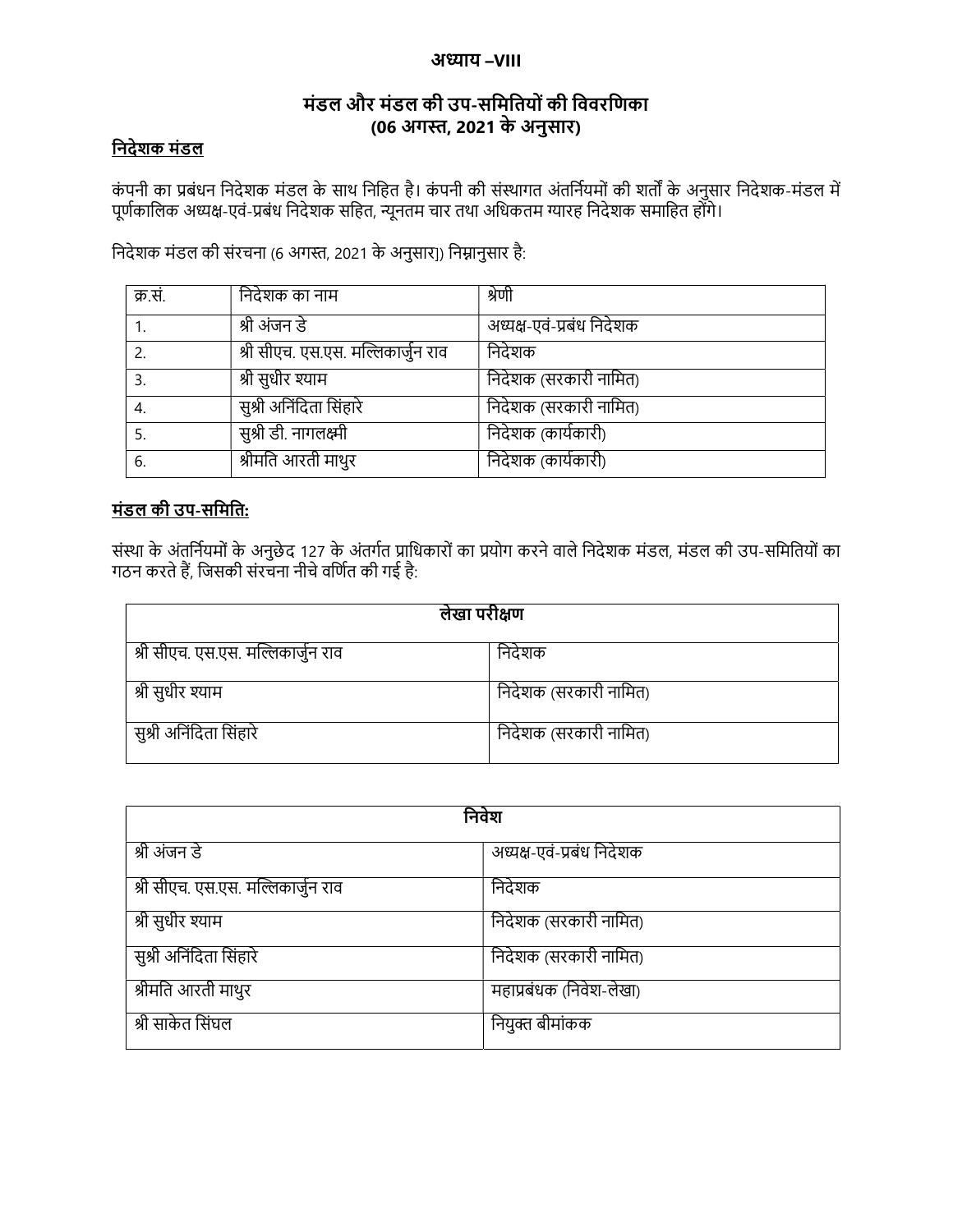| निगमित सामाजिक दायित्व                    |              |  |
|-------------------------------------------|--------------|--|
| अध्यक्ष-एवं-प्रबंध निदेशक<br>श्री अंजन डे |              |  |
| श्री सीएच. एस.एस. मल्लिकार्जुन राव        | निदेशक       |  |
| श्री सुधीर श्याम                          | सरकारी नामित |  |
| सुश्री अनिंदिता सिंहारे                   | सरकारी नामित |  |

| अपील व मैमोरियल                    |              |  |
|------------------------------------|--------------|--|
| श्री सीएच. एस.एस. मल्लिकार्जुन राव | निदेशक       |  |
| श्री सुधीर श्याम                   | सरकारी नामित |  |
| सुश्री अनिंदिता सिंहारे            | सरकारी नामित |  |

|                                    | पारिश्रमिक   |
|------------------------------------|--------------|
| श्री सीएच. एस.एस. मल्लिकार्जुन राव | निदेशक       |
| श्री सुधीर श्याम                   | सरकारी नामित |
| सुश्री अनिंदिता सिंहारे            | सरकारी नामित |

| सूचना प्रौद्योगिकी |                           |
|--------------------|---------------------------|
| श्री अंजन डे       | अध्यक्ष-एवं-प्रबंध निदेशक |
| श्री सुधीर श्याम   | सरकारी नामित              |

| पॉलिसीधारक सुरक्षा                 |                           |  |
|------------------------------------|---------------------------|--|
| श्री अंजन डे                       | अध्यक्ष-एवं-प्रबंध निदेशक |  |
| श्री सीएच. एस.एस. मल्लिकार्जुन राव | निदेशक                    |  |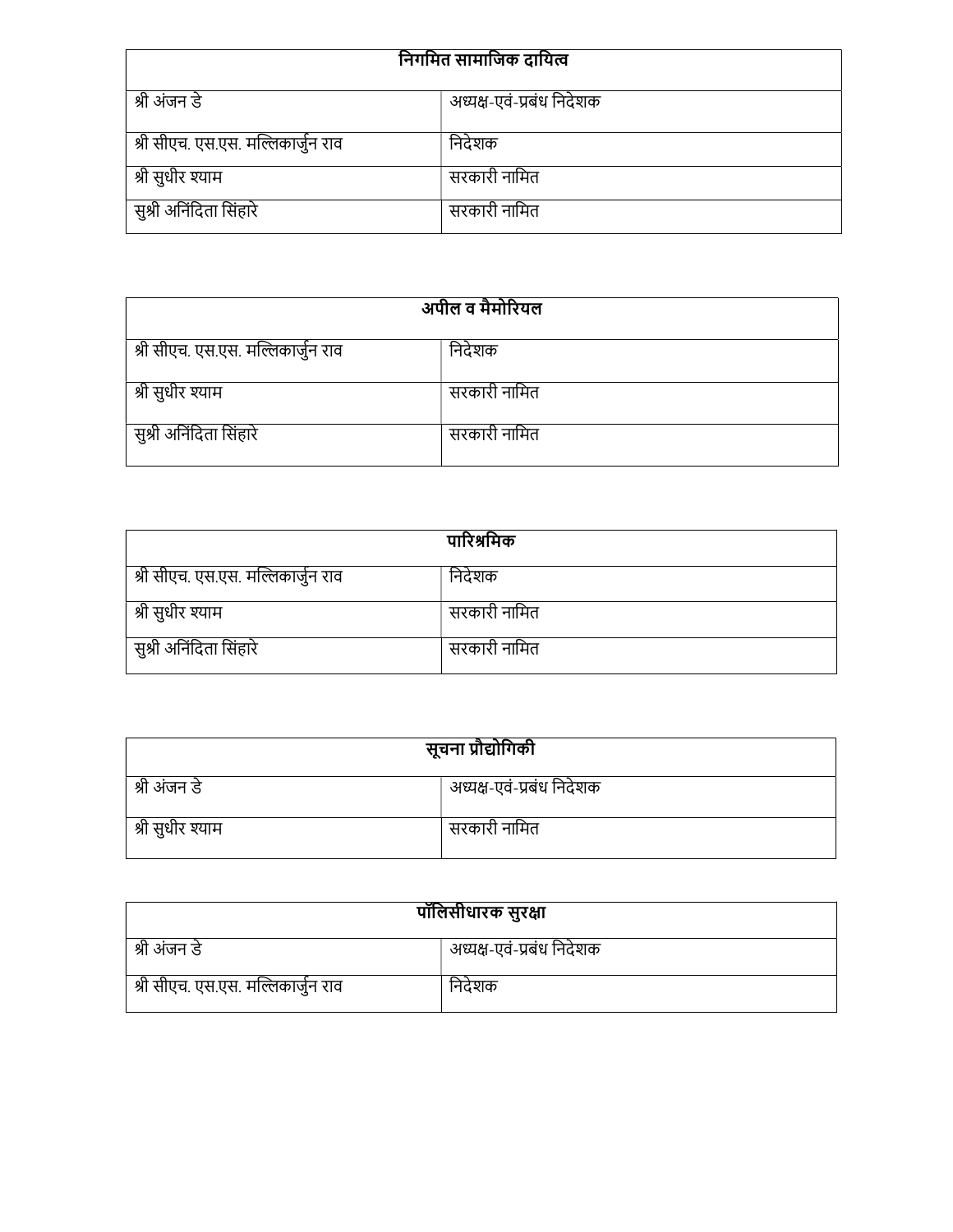| जोखिम प्रबंधन                             |              |  |
|-------------------------------------------|--------------|--|
| अध्यक्ष-एवं-प्रबंध निदेशक<br>श्री अंजन डे |              |  |
| श्री सीएच. एस.एस. मल्लिकार्जुन राव        | निदेशक       |  |
| श्री सुधीर श्याम                          | सरकारी नामित |  |

| परिसंपति की समीक्षा                       |  |  |
|-------------------------------------------|--|--|
| अध्यक्ष-एवं-प्रबंध निदेशक<br>श्री अंजन डे |  |  |
| सरकारी नामित<br>श्री सुधीर श्याम          |  |  |

| एचआर समिती                         |                           |  |
|------------------------------------|---------------------------|--|
| श्री अंजन डे                       | अध्यक्ष-एवं-प्रबंध निदेशक |  |
| श्री सीएच. एस.एस. मल्लिकार्जुन राव | निदेशक                    |  |
| श्री सुधीर श्याम                   | सरकारी नामित              |  |

मंडल की सभी उप-समितियों के कार्यवृत्तों को सूचनार्थ मंडल के समक्ष प्रस्तुत किया जाता है।

निदेशक मंडल व मंडल की उप-समितियों की बैठकों में जनसाधारण की पहुंच नहीं होती है। इसी प्रकार, निदेशक मंडल व मंडल की उप-समितियों के कार्यवृत्तों की पुस्तिकाएं जनसाधारण के निरीक्षण हेतु उपलब्ध नहीं होती हैं।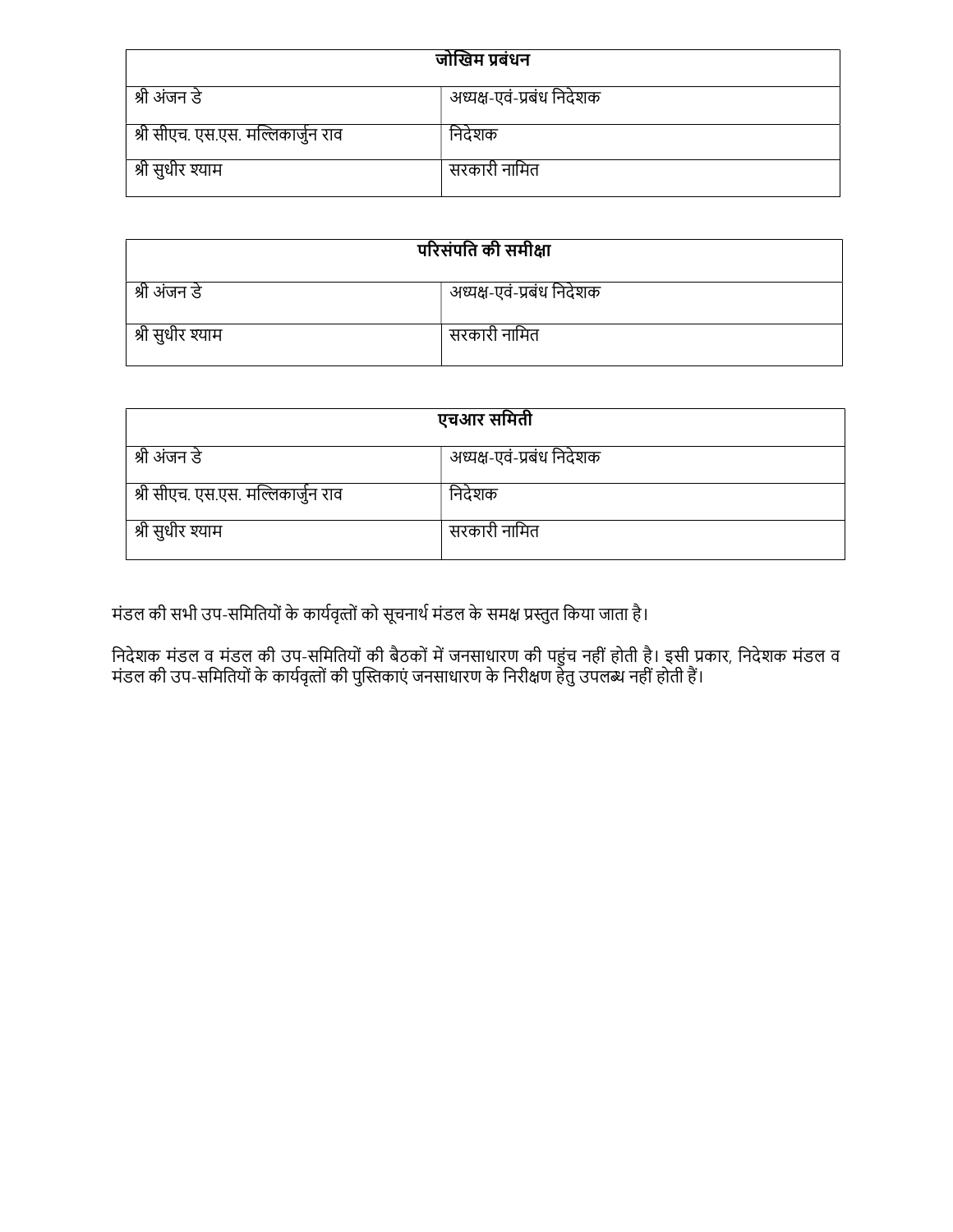#### CHAPTER-VIII

#### STATEMENT ON THE BOARD & SUB-COMMITTEES OF THE BOARD  $(AS OF 6th<sup>th</sup> August 2021)$

#### Board of Directors:

The management of the Company is vested with the Board of Directors. In terms of the Articles of Association of the Company, the Board of Directors shall consist of not less than four and not more then eleven Directors, including a whole-time Chairman-cum-Managing Director.

The Composition of the Board of Directors (as of 06th August 2021) is given below:

| S. No.         | Name of the Director         | Category                       |
|----------------|------------------------------|--------------------------------|
| 1              | Shri Anjan Dey               | Chairman-Cum-Managing Director |
| $\overline{2}$ | Shri CH. S SMallikarjuna Rao | <b>Director</b>                |
| 3              | Shri Sudhir Shyam            | Director (Government Nominee)  |
| 4              | Ms. AninditaSinharay         | Director (Government Nominee)  |
| 5              | Mrs. D. Nagalakshmi          | Director (Executive)           |
| 6              | Mrs. Arti Mathur             | Director (Executive)           |

#### Sub-Committees of the Board

a) The Board of Directors using the powers under Article 127 of the Article of Association constituted the Sub-Committees of the Board, constitution of which is detailed below:

| <b>AUDIT</b>                 |                               |
|------------------------------|-------------------------------|
| Shri CH. S SMallikarjuna Rao | Director                      |
| Shri Sudhir Shyam            | Director (Government Nominee) |
| Ms. AninditaSinharay         | Director (Government Nominee) |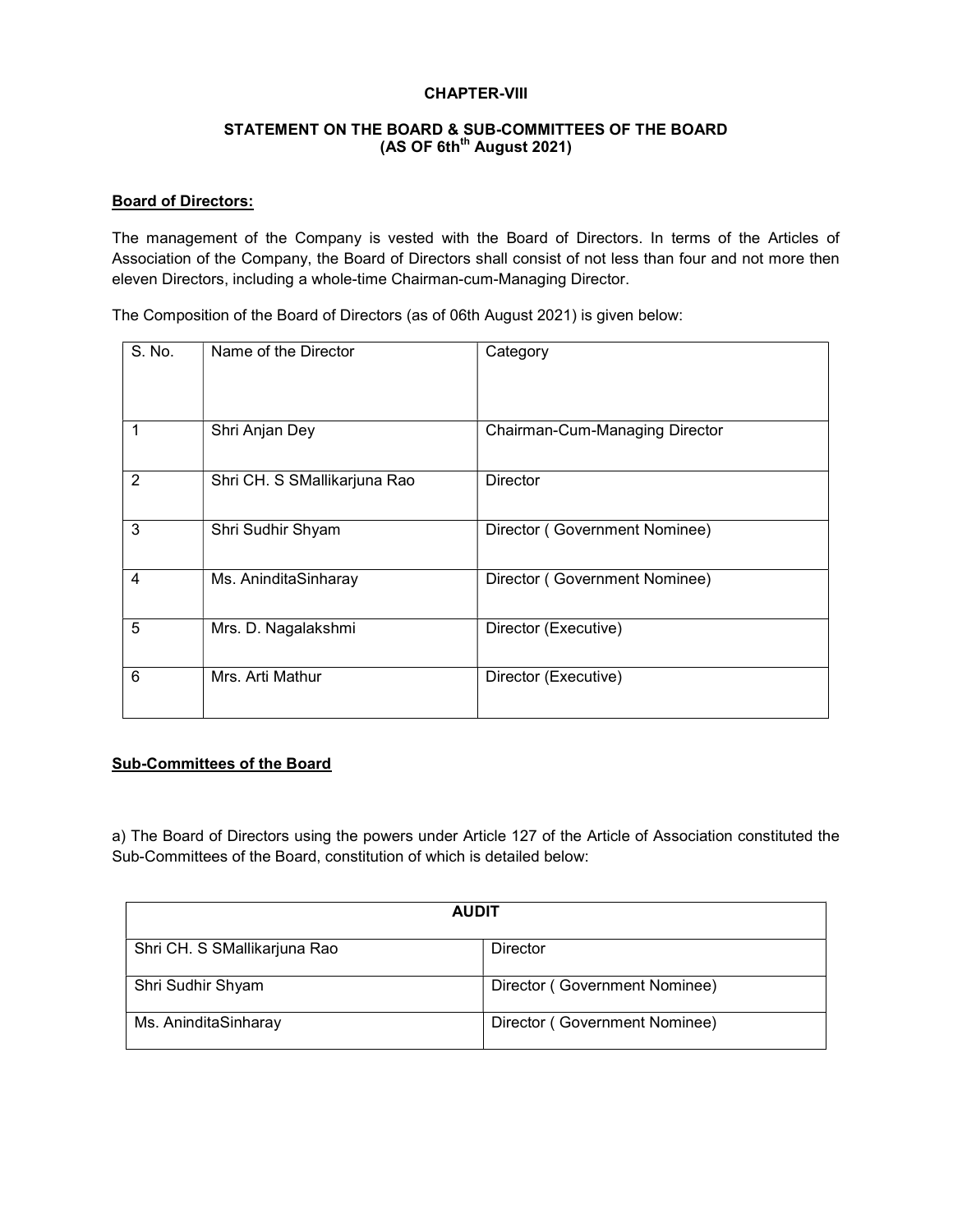| <b>INVESTMENT</b>            |                               |
|------------------------------|-------------------------------|
| Shri Anjan Dey               | <b>CMD</b>                    |
| Shri CH. S SMallikarjuna Rao | <b>Director</b>               |
| Shri Sudhir Shyam            | Director (Government Nominee) |
| Ms. AninditaSinharay         | Director (Government Nominee) |
| Mrs. Arti Mathur             | GM (Inv Ac)                   |
| Sh. Saket Singhal            | <b>Appointed Actuary</b>      |

# CORPORATE SOCIAL RESPONSIBILITY

| Shri Anjan Dey                  | <b>CMD</b>      |
|---------------------------------|-----------------|
|                                 |                 |
| Shri CH. S. S. Mallikarjuna Rao | <b>Director</b> |
| Shri Sudhir Shyam               | Govt. Nominee   |
| Mrs. AninditaSinharay           | Govt. Nominee   |

| <b>APPEAL &amp; MEMORIAL</b>    |               |  |
|---------------------------------|---------------|--|
| Shri CH. S. S. Mallikarjuna Rao | Director      |  |
| Shri Sudhir Shyam               | Govt. Nominee |  |
| Mrs. AninditaSinharay           | Govt. Nominee |  |

|                                 | <b>REMUNERATION</b> |
|---------------------------------|---------------------|
| Shri CH. S. S. Mallikarjuna Rao | Director            |
| Shri Sudhir Shyam               | Govt. Nominee       |
| Mrs. AninditaSinharay           | Govt. Nominee       |

| <b>INFORMATION TECHNOLOGY</b> |                |
|-------------------------------|----------------|
| Shri Anjan Dey                | <b>CMD</b>     |
| Shri Sudhir Shyam             | Govt. Director |